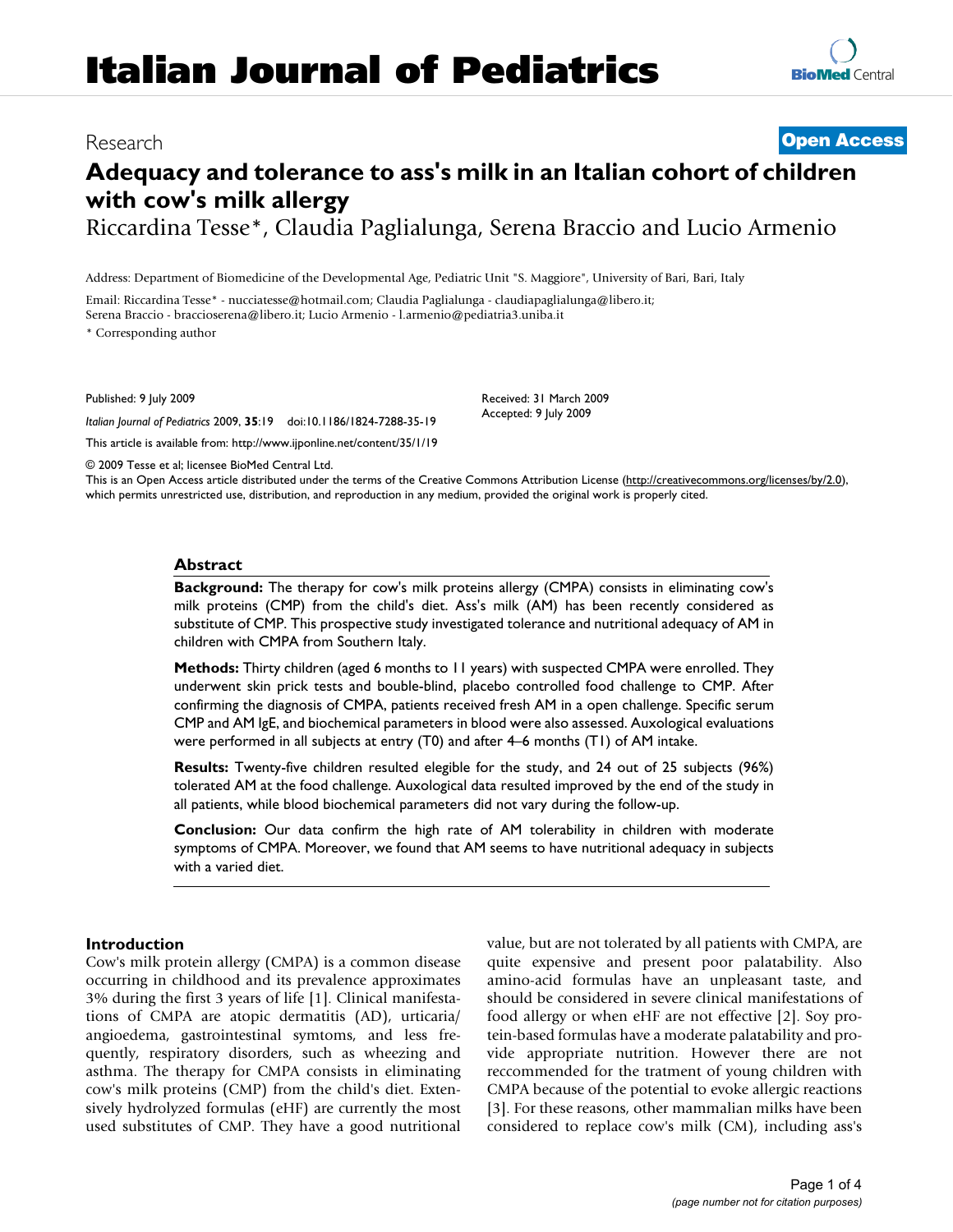milk (AM). The nutritional composition of AM is similar to that of human milk [4,5]. Furthermore, AM has an acceptable taste. There are in literature few clinical Italian studies concerning the allergenicity and tolerability of AM, and their results are not conclusive [6-8]. Recently, Monti et al. have documented that the tolerability of AM was 82.6% in their selected cohort of children with CMPA, without other alternative to the use of common CMP substitutes [6]. Other Authors have emphasized the risk of potential cross-reactivity between CMP and AM proteins, suggesting that more *in vivo* and *in vitro* studies are required to optimize dietary needs for infants with CMPA [9]. Furthermore, some authors have found an impaired growth in infants affected by CMPA, who received different type of CMP substitutes [10]. We aimed to investigate the AM tolerability and nutitional adequacy in children with CMPA from Apulia, a Southern Italy region where AM is readily available and frequently used also in healthy children.

# **Methods**

Between January and July 2008 we recruited 30 consecutive children who attended our University Department of Pediatric Allergy and Immunology. Inclusion criteria were: i) suspected clinical history of CMPA; ii) absence of concomitant chronic diseases; iii) antihistamine therapy and/or systemic corticosterois not administred in the 4 week preceeding the study. The local Ethics Committee approved the study protocol. Informed consent to partecipate to the study was obtained from the participants or legal guardians. Patients underwent a full history and physical examination at entry. The diagnosis of CMPA was made on the basis of a CMP elimination diet (for 4 weeks), followed by bouble-blind, placebo controlled food challenge (DBPCFC). The DBPCFCs were performed at the clinic, with full facilities for resuscitation available. Fresh CM was administred at increasing doses of 0.1, 0.3, 1.0, 3.0, 10.0, 30.0, and 100 ml, using Neocate® (Nutricia, Liverpool, UK) as placebo. Pear juice was mixed to both CM and placebo in equal parts to mask the taste. The time interval between each dose was 20 min [11]. After completing the DBPCFC, children were kept under observation for at least 6 h and then discharged. Before food challenge, skin prick tests (SPT) were also performed using fresh CM, AM, pear juice and other common foodand aero-allergens, according to a protocol described elsewhere (positive if wheal diameter  $> 3$  mm) [12]. Serum levels of specific IgE (alpha-lactalbumin, beta-lactoglobulin, casein, AM) were determined by the automated Pharmacia CAP System FEIA (Pharmacia Diagnostics AB, Uppsala, Sweden), with a cut-off point for positivity set at 0.35 KU/l.

After confirming the diagnosis of CMPA by DBPCFC, patients received fresh AM (ass-farming of Alberobello, Bari, Italy) in a open challenge, as described for CM. Fresh AM was analyzed for sterility criteria by the Experimental Zooprophylactic Institute of Putignano, Bari, Italy. In case of clinical tolerance, AM was included into the child's diet, which was appropriately balanced depending on age requirements.

The study design included follow-up in the form of clinical check-up and auxological evaluation at entry (T0), and after 4–6 months (T1) of AM consumption.

Standing height (H) was evaluated with a wall-mounted Harpenden Stadiometer. With patients in underwear, weight (W) was measured with an electronic scale with digital readings accurate to 0.1 kg. Body mass index (BMI) was calculated dividing W in kilograms by the square of H in meters, and it was expressed as centiles according to the Italian growth charts [13].

Blood levels of biochemical and metabolic parameters (iron, calcium, proteins, cholesterol, triglycerides, glycaemia, folic acid, etc.) from all subjects, were assessed at each observational time period. Also hidden faecal blood was sought at the beginning and at the end of the study.

# *Statistical analysis*

Statistical analyses were performed using SPSS® for Windows software (SPSS Inc., version 15.0, Chicago, IL). Data were expressed as the mean  $\pm$  SD. Mann-Whitney tests were used to compare groups, and correlations between variables were performed using the Sperman rank correlation test. Paired-samples t test was used to compare data before and after AM intake for the group of CMPA patients. Significance was defined as p < 0.05.

# **Results**

All enrolled children fulfilled the inclusion criteria. Symptoms at first observation were cutaneous (atopic dermatitis, 24/20; urticaria/angioedema, 14/30), gastrointestinal (12/30), and/or respiratory (8/30). Patient's clinical data are summarized in Table 1. Twenty-seven children (90%) were affected by an IgE-mediated form of CMPA, while only two subjects (7%), who presented gastrointestinal manifestations, had a non IgE-mediated CMPA, with negative SPT and CMP-specific IgE. All patients were SPT-negative for pear juice.

The CMPA was confirmed with DBPCFC in 28 children. The parents of one out of two children with SPT positive for AM and the concomitant presence of serum specific IgE for AM refused to give their consent to the ass's milk challenge. In two other cases parents of childs with severe reactions to CM challege did not consent to continue the study. The AM was tolerated by 24 out of 25 children who were tested with the food challenge (22 with IgE-mediated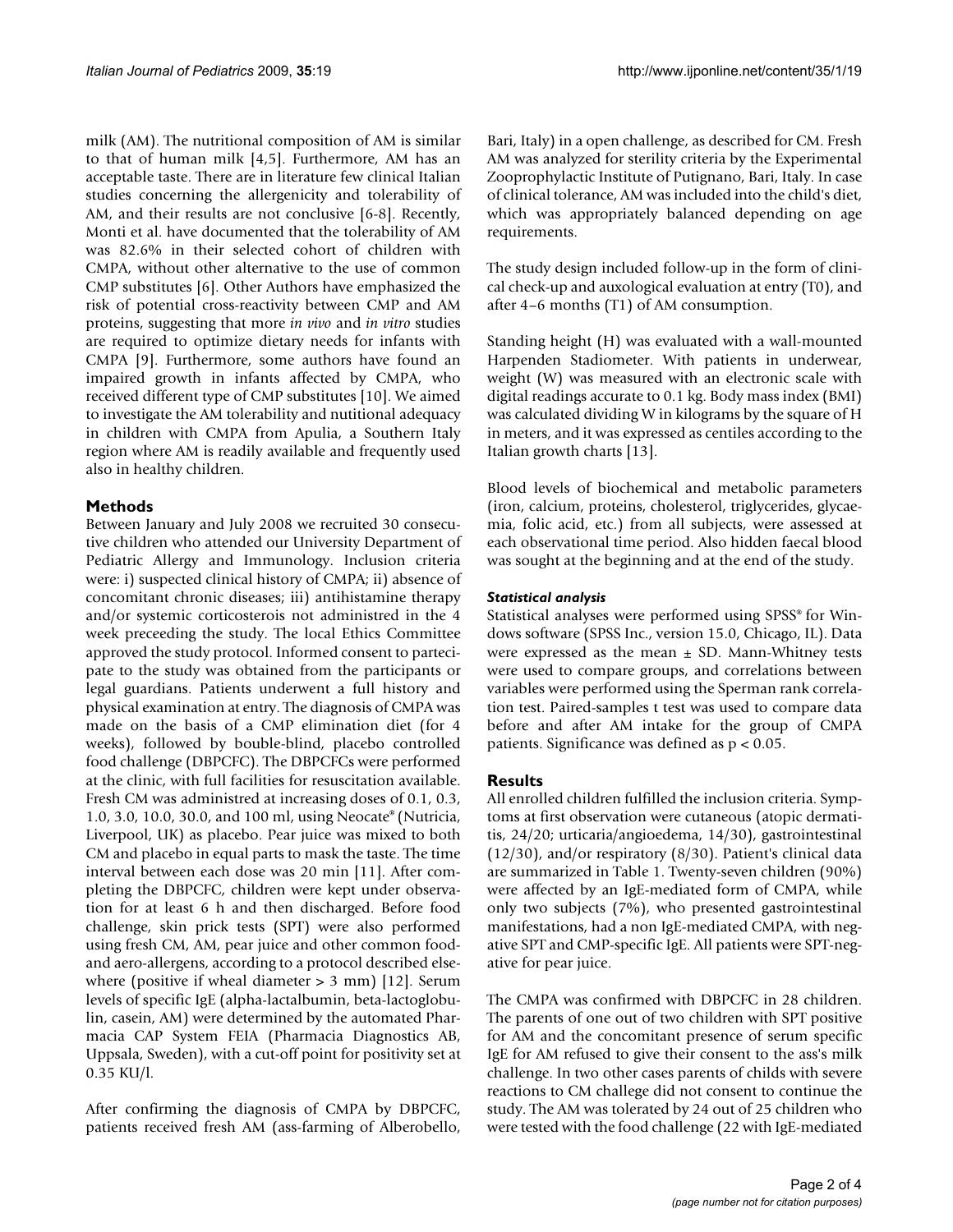| <b>Patient's Characteristics</b>    |                                       |
|-------------------------------------|---------------------------------------|
| Male/Female ratio                   | ΙĦ                                    |
| Age (y), median (range)             | 4.5 $(6.0 \text{ mo} - 10 \text{ y})$ |
| Total serum IgE at baseline (IU/mL) | 335,93                                |
| Positive Skin Prick Tests to: (n)   |                                       |
| Cow's milk                          | 27                                    |
| Ass's milk                          | $\mathfrak{p}$                        |
| Wheat                               | $\mathbf{2}$                          |
| Hen's egg                           | 7                                     |
| Soy                                 | 4                                     |
| Pollens                             | 5                                     |
| Dust mite                           | 7                                     |
| Molds                               | 2                                     |
| Pets with fur                       | 4                                     |
| Positive specific lgE to: (n)       |                                       |
| alpha-lactalbumin                   | 21                                    |
| beta-lactoglobulin                  | 17                                    |
| casein                              | 9                                     |
| Ass's milk                          | 2                                     |
|                                     |                                       |

CMPA and 2 with non-IgE-mediated disease). The patient with CMPA and positive AM specific IgE and SPT for AM had a systemic reaction at the food challenge with cutaneous lesions, cought and vomiting.

The auxological evaluations at enrolement (T0) and at the end of the study (T1) are shown in Table 2. All children had an improvement of their W and H at T1. Moreover, at entry all children presented a BMI corresponding to the normalweight (50° centile), which was kept unchanged by the end of the study.

**Table 2: Auxological parameters of the study population by sex and age at enrolement (T0) and at the end of the study (T1)**

|                     | $W(Kg)$ mean $\pm$ SD H (cm) mean $\pm$ SD | <b>BMI</b> mean ± SD<br>(centiles) |
|---------------------|--------------------------------------------|------------------------------------|
| All children        |                                            |                                    |
| $T0$ 17,3 $\pm$ 9,6 | T0 $100.3 \pm 14.9$                        | T0 $16,1 \pm 1,5$ (50°)            |
| $T119.4 \pm 11.6$   | T1 $105,4 \pm 23,2$                        | T1 $16.0 \pm 2.1$ (50°)            |
| $p = 0.02$          | p < 0.001                                  | $p = ns$                           |
| <b>Boys</b>         |                                            |                                    |
| T0 $16,9 \pm 6,7$   | $T0102,2 \pm 23,7$                         | T0 $15,8 \pm 1,1$ (50°)            |
| T1 $18.3 \pm 7.2$   | TI $106.3 \pm 20.8$                        | T1 15,6 $\pm$ 0,8 (50°)            |
| p < 0.01            | $p = 0.03$                                 | $p = ns$                           |
| Girls               |                                            |                                    |
| $T0$ 17,9 ± 13,3    | T0 98, $1 \pm 29.0$                        | T0 $16,5 \pm 2,0$ (50°)            |
| T1 20,6 $\pm$ 16,4  | TI $104.2 \pm 28.2$                        | T1 $16.6 \pm 3.0$ (50°)            |
| $p = ns$            | p < 0.01                                   | $p = ns$                           |

\**p* significance for *Paired T-test*

*ns* = not significant

Any relevant variation of blood biochemical and metabolic parameters was observed (data not shown), and also the faecal tests resulted negative.

## **Discussion**

In this study we report an experience on clinical tolerability of AM, which was high at the food challenge (24/25, 96%), made in an Italian Region, Apulia, where AM is readily available and frequently used because of the presence of several ass's farming. AM was tolerated by our patients either with the IgE- and the non-IgE-mediated CMPA. All enrolled subjects found it acceptable due to its palatability, and did not interrupted the study. AM has been considered an alternative to CM considering that its protein composition is similar to human milk [14]. However, it is a low-calory food and thus in our study we enrolled children older than 6 months who did not have an exclusive milk diet. It is noteworthy to highlight the fact that patients with severe reaction to CM refused to continue this study, thus our results are referred to subjects with a mild to moderate form of CMPA. Only one recruited patient had a systemic food reaction during the AM challenge. He was the only tested child who had SPT positive for AM and high serum levels of AM specific IgE, suggesting the predictive positive value of these tests also for AM allergy.

Other Italian authors have documented the efficacy of this food in treating children with CMPA. Vita et al. showed that the rate of tolerability of AM in patients with AD and CMPA was 88%, and that AM improved child's eczema [7]. Similarly, Monti et al. assessed the tolerance of AM (82.6%) in a selected population of children with CMPA, for whom it was not possible to use any other cow's milk substitute [6]. However, it must be taken into account the potential cross-reactivity of AM proteins with CMP, also suggested by the above mentioned studies that reported some severe reactions to AM in their study cohorts [6-9].

Furthermore, our data show an adequate increase in weight and length/stature in all recruited children. Their BMI centiles measured after 4–6 months of AM administration were stable compared to those at the beginning of the study. Similar observations were reported by Monti in the early months of AM intake [6]. These Authors concluded that the effect on growth of AM is related to its ability to fill some nutritional gaps present in the diet of the subjects treated. Other authors have found an impaired growth in infants affected by CMPA, who received different type of CMP substitutes [10]. We suggest that a longer follow-up study is needed in order to reach reliable results. We also verified that patients' biochemical and metabolic parameters in the blood did not vary during the study period. Taken toghether these results suggest that